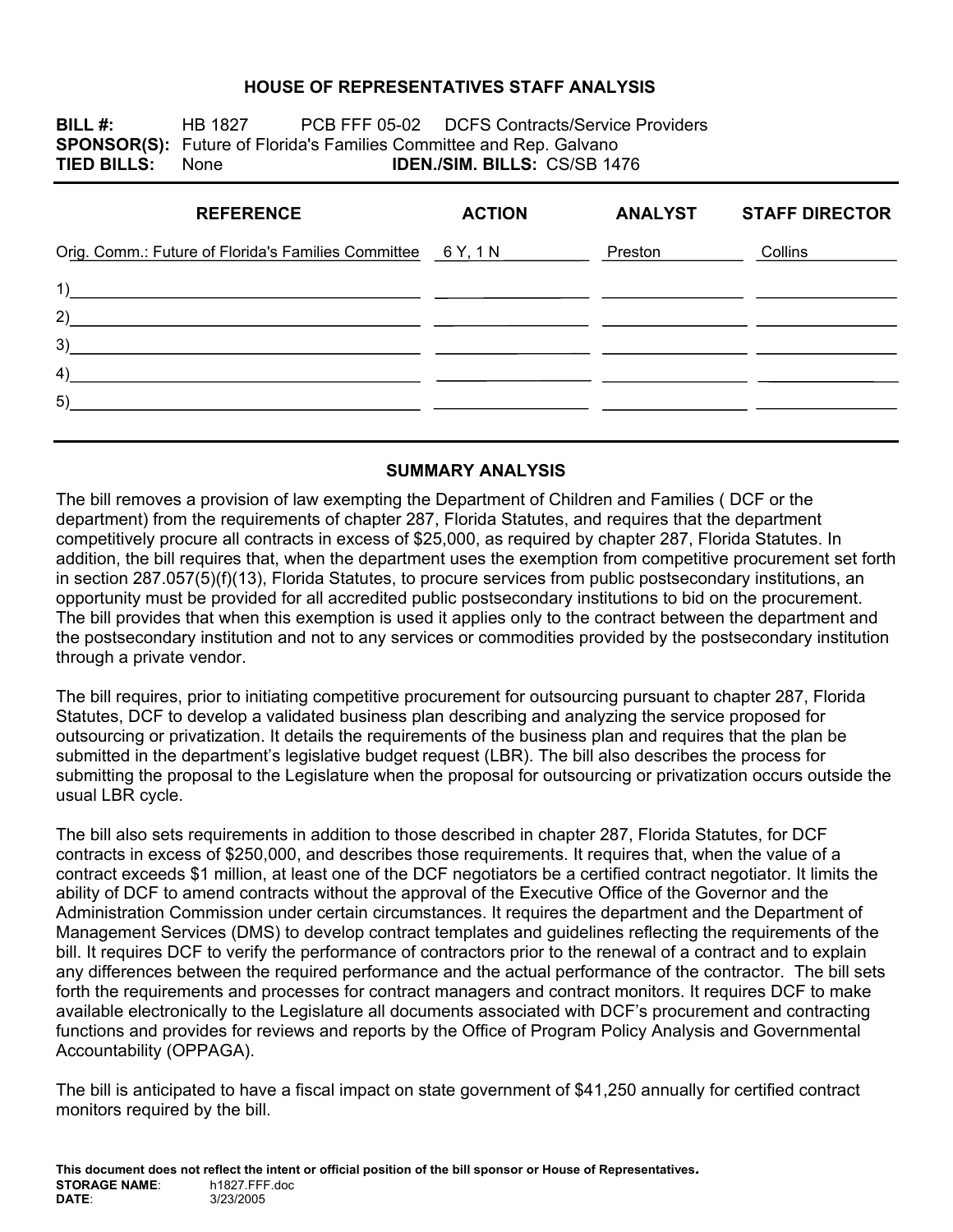## **FULL ANALYSIS**

# **I. SUBSTANTIVE ANALYSIS**

## A. HOUSE PRINCIPLES ANALYSIS:

**Provide limited government –** While the bill appears to place more responsibility on the Department of Children and Family Services relating to outsourcing, it actually requires the department to follow sound accepted business practices in the procurement, management, and monitoring of contracts with external service providers. These are practices that ideally should have been implemented by the department before any outsourcing occurred. If the provisions of the bill result in successful outcomes related to outsourcing by the department, the additional time required by the bill to be spent on the "front end" may be offset or even outweighed by time spent on the "back end" due to contract failures. The bill does not require any additional outsourcing beyond what is required by current law, but it does attempt to insure more oversight, accountability, and responsibility on the part of the department.

**Safeguard individual liberty –** While the provisions of the bill may create the perception by community-based care providers that they are being increasingly "micro-managed," the bill's requirements are reflective of the Legislature's intent to reduce improprieties and opportunities for favoritism, insure the equitable and economical award of public contracts, and inspire public confidence in state procurement. The success of the department in carrying out the legislative intent may result in a better perception of the community-based care concept.

**Empower families –** If the bill results in outsourcing efforts of the department being more successful, particularly in contracts with the community-based providers of foster care and other related services, children and their families will benefit.

## B. FFFECT OF PROPOSED CHANGES:

## **History of DCF and Outsourcing**

For a number of years, legislative concerns have been expressed about the cost effectiveness and accountability of human services contracting.<sup>1</sup> Nonetheless, the process of outsourcing at the department and other state agencies has continued to increase. While some services such as those in the mental health and substance abuse arenas have long been provided by private vendors through contracts with DCF, others have been outsourced only in recent years. The total annualized value of DCF contracts with outside vendors as of February 2005 is \$1.4 billion.

To date, the largest and most comprehensive outsourcing initiative undertaken by DCF has been the initiation of Community-Based Care (CBC) for the provision of foster care and related services in the child welfare area. This undertaking has resulted in responsibility for virtually all child welfare services that occur after the completion of the child protective investigation being transferred to private vendors through contracting arrangements. All areas of the state other than Dade-Monroe are now receiving child welfare services through contracts between DCF and "lead agencies." In some cases, these lead agencies, which are statutorily required to be non-profit corporations, provide child welfare services directly and in other instances they subcontract for those services.<sup>2</sup> The total annualized value of DCF/CBC contracts for FY 2004-2005 is \$489,969,729.

By the beginning of 2005, the department had arranged to provide all or most services contractually rather than by state employees in at least the following program areas: child welfare, mental health, substance abuse, domestic violence, and refugee services. Only in the Adult Services program

**STORAGE NAME**: h1827.FFF.doc **PAGE:** 2 **DATE**: 3/23/2005 <sup>2</sup> Section 409.1671, Florida Statutes.

 $\overline{a}$ 

<sup>&</sup>lt;sup>1</sup> Procurement and Contracting Reform, Interim Project Report 97-P-35, The Florida Senate Committee on Governmental Reform and Oversight (September 1997).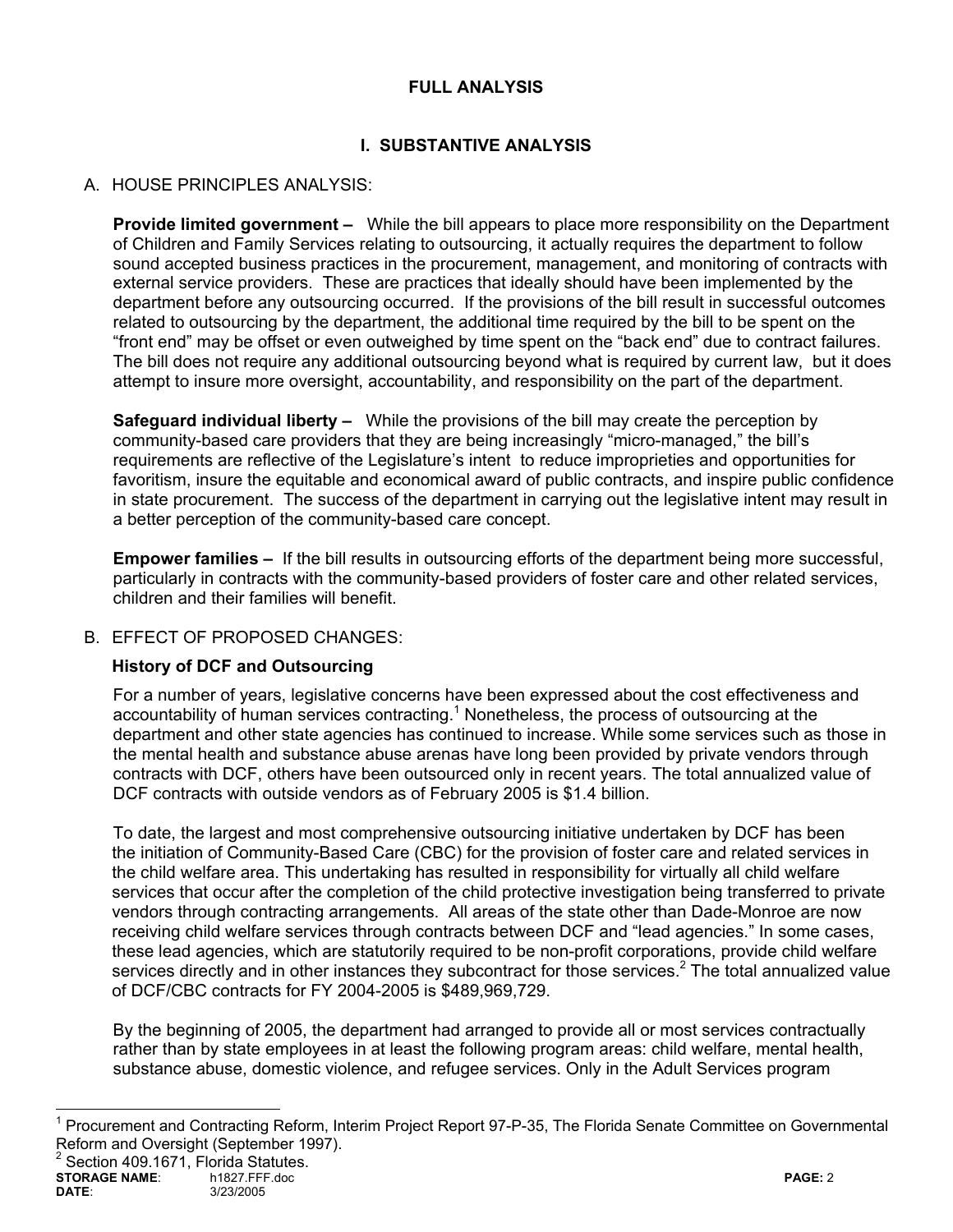office and the Economic Services program office (ESS) are services primarily delivered by state employees. In late 2004, DCF also proposed a model for outsourcing the delivery of ESS activities to private vendors. While this complete outsourcing was not approved, DCF is currently working toward an implementation plan for placing many of the local ESS activities in communities, retaining a small number of state employees to make determinations of eligibility for ESS services and to provide oversight of the ESS activities.

During the transition from a service delivery model in which state employees perform most of the responsibilities legislatively assigned to an agency to one where private providers perform most of these responsibilities, uncertainty has developed as to the appropriate role and authority of the state agency in providing oversight and accountability. Confusion has also arisen during this transition period as to the appropriate terminology to use in describing this contracting-out model, with some statutes referring to this activity as "privatization,"<sup>3</sup> when the more generally accepted and less confusing term is "outsourcing."

Additionally, since DCF has traditionally been a service-delivery organization, most of the institutional knowledge of the institution is related to programs and services. As a result, most of the staff utilized for contract negotiation, monitoring, and management have been persons whose primary knowledge base is in programmatic issues rather than in contracting issues. Vendors, on the other hand, often bring trained and experienced contract negotiators to the table. While programmatic knowledge brings strengths to contract design and management, the lack of specific contract procurement, management, and monitoring expertise has historically resulted in contracts which have not provided the best use of state dollars. In 1998, the Legislature created "contract management units" in part to address this problem.<sup>4</sup> The language describing the duties of these units, however, lacked clarity as to the responsibilities of contract monitoring and contract managing.

During the 2000 legislative session, 30 new positions for contract monitoring were approved, adding to the 80 already existing in DCF, for a total number statewide of 110. By October 2004, information provided by districts and zones identified only 60 positions assigned to contract monitoring. The number of contract administration and management positions in DCF has also declined, although not as dramatically. Experts have identified the planning, or "sourcing," stage of governmental decisionmaking about methods of providing services as critical but often neglected. Florida law currently contains no provisions regarding the sourcing decision. When sourcing is studied in a businesslike way, the document produced is a business case. In producing a business case, an agency should analyze the current situation including benchmark data, develop criteria for outsourcing, evaluate outsourcing options against the criteria, and develop a recommended course of action.<sup>5</sup> A business case should contain, at a minimum, fiscal data for the immediately preceding 12 months, a summary of industry best practices where available, and analysis of any relevant statutory provisions, state and federal. The business case document should include an analysis of options evaluated, a recommended solution, a transition management strategy, performance metrics, and a recommended procurement process.<sup>6</sup>

In June 2003, the Chief Inspector General, in a report addressing contracting issues for all state agencies, identified the need for additional oversight and accountability as critical issues to be addressed "to ensure the expected savings are realized, and that, ultimately, Florida taxpayers receive a fair return on their tax dollars."<sup>7</sup> This same report noted that, after examining almost 500 audit findings, "controls over contracting are in a state of disrepair." The DCF Inspector General (DCF/IG) has conducted a series of audits examining the contracting practices of the agency. In April 2004 for

 3 See, for example, section 409.1671, Florida Statutes.

<sup>4</sup> Section 402.72, Florida Statutes.

<sup>&</sup>lt;sup>5</sup> Gate Process Overview, Center for Efficient Government,

http://dms.myflorida.com/dms/administration/center\_for\_efficient\_government/projects (March 4, 2005).  $6$  Id.

 $^7$  Road Map to Excellence in Contracting, Executive Office of the Governor Report 2003-3, p.1.<br><sup>8</sup> Jd  $8$ Id.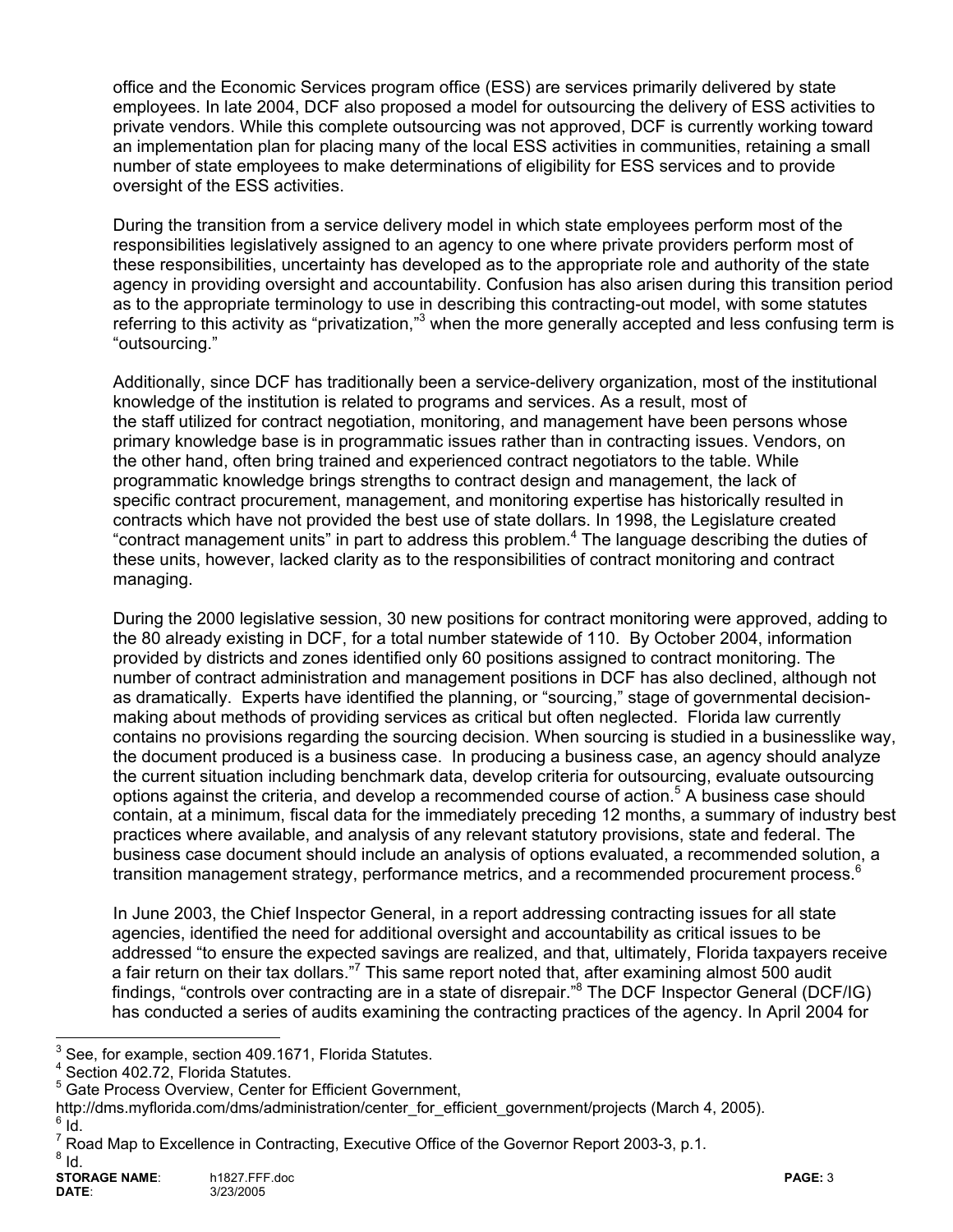example, the DCF/IG identified weaknesses in documentation and monitoring of the Child Welfare Education Program.<sup>9</sup>

In January 2005, the DCF/IG issued an audit report examining the use of the governmental agency exemption<sup>10</sup> for selected contracts between DCF and Florida State University (FSU).<sup>11</sup> This statutory exemption allows state agencies to contract with other governmental entities, including universities, without competitive solicitation. According to this report, between July 1, 2001 and June 30, 2004, DCF procured more than \$396 million using the governmental agency exemption. A substantial portion of this amount (43 percent) was spent in the child welfare arena. More than \$78 million of the total amount was spent via contracts with various state universities, including more than \$9.7 million to FSU. The primary finding of the audit was that the use of the governmental agency exemption in the contracts examined as part of the audit "skirted procurement laws and left the department with questionable yields from contracts."12

This report followed a series of unfavorable press articles regarding contracting practices at DCF during the late spring and summer of 2004.<sup>13</sup> In part, as a result of the information contained in these articles, the Secretary of DCF, after accepting the resignations of two of his aides in July, himself resigned in August 2004.14 The Office of Program Policy Analysis and Government Accountability (OPPAGA) has also conducted a series of studies of DCF contracting policies. In its most recent report, released in draft form in March 2005 OPPAGA identifies weaknesses in DCF accountability for fiscal functions and recommends that DCF "further refine its contracting monitoring system."15 Chapter 287, Florida Statutes, describes a comprehensive process for the procurement of commodities and contractual services by executive agencies. This chapter describes numerous requirements for fair and open competition among vendors, agency maintenance of written documentation that supports procurement decisions, and implementation of monitoring mechanisms. The legislative intent language for the chapter explains that these processes are necessary in order to:

- Reduce improprieties and opportunities for favoritism;
- Insure the equitable and economical award of public contracts; and
- $\bullet$  Inspire public confidence in state procurement.<sup>16</sup>

The authority of the department to contract is contained in section 20.19(1)(c), Florida Statutes. Additional provisions related to contracting for DCF services are scattered throughout the statutes, with the primary site being sections 402.72 and 402.73, Florida Statutes. Section 402.73(3), F.S., exempts DCF from conforming to the requirement of chapter 287, Florida Statutes, requiring procurement by competitive sealed bids.17 In March 2004 the Center for Efficient Government (Center) was established by Executive Order of the Governor. This Center located in the Department of Management Services, requires agencies seeking to outsource activities to proceed through a five-stage process: business case development, procurement, contract management, transition management, and postimplementation. Currently, according to its web site, seven projects are in the process of review by the center. Of these, three are projects related to DCF. Two of the DCF projects are alternative proposals relating to ESS modernization.<sup>18</sup> There are currently no statutory requirements for certified contract negotiators.

<sup>18</sup> http://dms.myflorida.com/dms/administration/center\_for\_efficient\_government/projects (March 4, 2005).

**STORAGE NAME:** h1827.FFF.doc **PAGE: 4**<br>DATE: 3/23/2005 3/23/2005

<sup>&</sup>lt;sup>9</sup> Title IV-E Child Welfare Education Program-Diagnosis: Internal Controls Improvement Needed, Audit Report A-04-11, DCF Inspector General, April 16, 2004.

Section 287.057(5)(f), Florida Statutes.

<sup>&</sup>lt;sup>11</sup> 11 Contracting with Florida State University Using the Governmental Agency Exemption, Audit Report A-07-2004-019, DCF Inspector General, January 26, 2005.<br><sup>12</sup> Id. p. 2.

<sup>&</sup>lt;sup>13</sup> See, for example, At DCF, Welfare was Personal, Palm Beach Post, July 22, 2004.<br><sup>14</sup> See articles in St. Petersburg Times, July 16 and August 31, 2004.<br><sup>15</sup> Child Welfare Transition Nearly Complete; Budget Allocation Program Policy Analysis and Government Accountability, draft report (March 2005).<br><sup>16</sup> Section 287.001, F.S.<br><sup>17</sup> Section 287.057(1) and (2), Florida Statutes.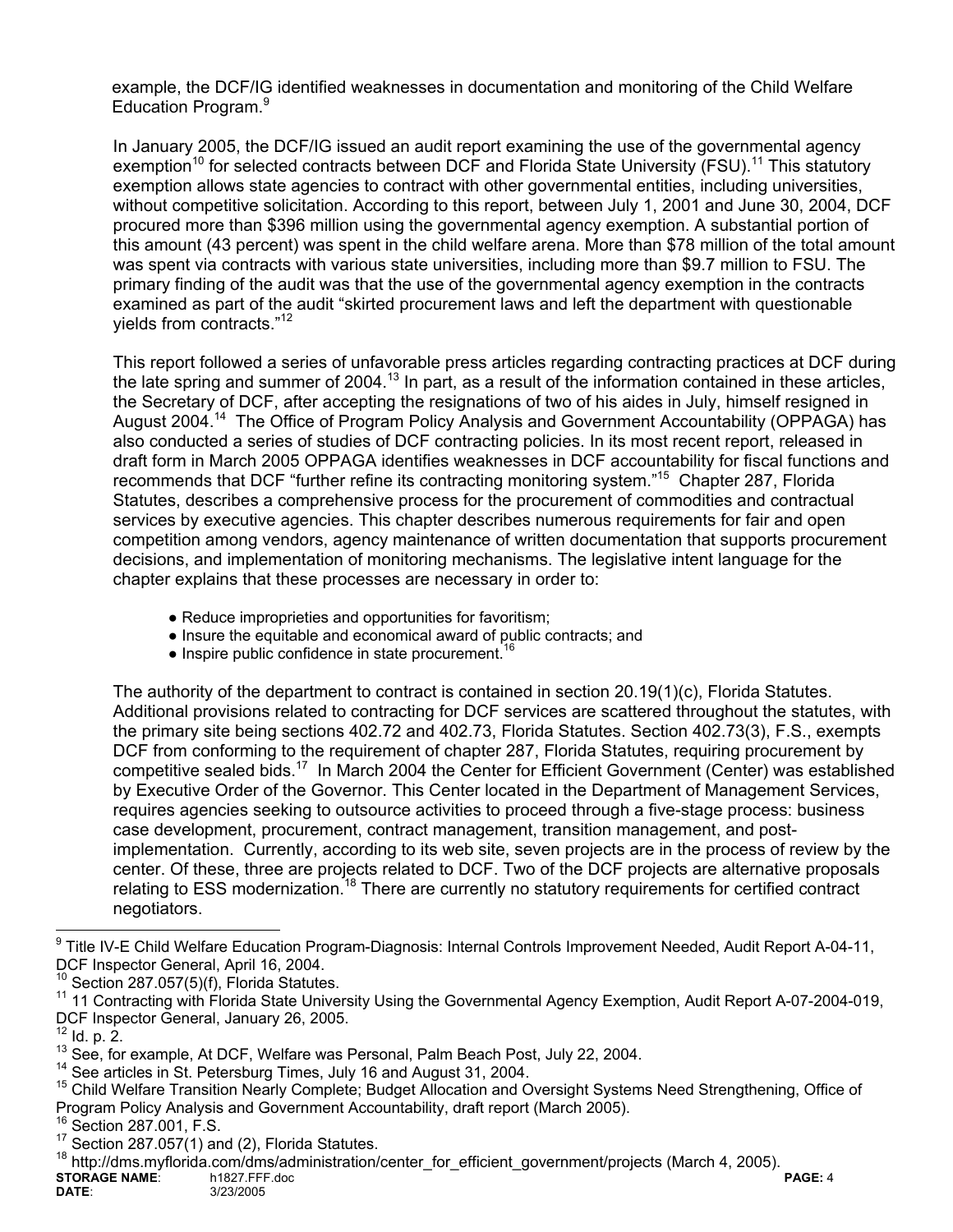## **HB 1827**

The bill removes a provision of law exempting the department from the requirements of chapter 287, Florida Statutes, and requires that DCF competitively procure all contracts in excess of \$25,000, as required by the chapter. It clarifies the process by adding definitions of terms not defined in Chapter 287, Florida Statutes, including "contract manager," "contract monitor," "outsourcing," "performance measure," "performance standard," and "privatize." The bill requires that, when DCF uses the exemption from competitive procurement set forth in section 287.057(5)(f), Florida Statutes, to procure services from postsecondary institutions, DCF must provide an opportunity for all accredited public postsecondary institutions to bid on the procurement. Additionally, the bill provides that when this exemption is used, it applies only to the contract between DCF and the postsecondary institution and not to any services or commodities provided by the postsecondary institution agency through a private vendor.

The bill also requires that, prior to initiating competitive procurement pursuant to chapter 287, Florida Statutes, DCF develop a validated business plan describing and analyzing the service proposed for outsourcing or privatization. It details the requirements of the business plan and requires that the plan be submitted in DCF's legislative budget request (LBR). The bill requires that, if the proposal for outsourcing is made during the fiscal year and the proposal was not made as part of the LBR process, DCF provide to the Governor, the President of the Senate, the Speaker of the House of Representatives, the chairs of the legislative appropriations committees and the chairs of the relevant substantive committees the validated business case for the proposal at least 45 days before the release of any solicitation documents. It prohibits any budgetary changes to existing programs inconsistent with DCF's approved budget unless these changes are expressly approved by the LBC. The bill sets requirements for contract provisions in addition to those described in chapter 287, Florida Statutes, for DCF contracts in excess of \$250,000. These requirements include:

- A detailed scope of work that clearly specifies each service and deliverable to be provided, including a description of each deliverable or activity which is quantifiable, measurable, and verifiable;
- Associated costs and savings, specific payment terms and payment schedules, including incentive and penalty provisions, criteria governing payment, and a clear and specific schedule to complete all activities needed to transfer the service from the state to the contractor;
- Clear and specific identification of all required performance measures and performance standards;
- A requirement that the contractor maintains adequate accounting records that comply with all applicable federal and state laws and generally accepted accounting principles;
- A requirement authorizing the department and the state to have access to and conduct audits of all records related to the contract and the outsourced service;
- A requirement that ownership of any intellectual property developed in the course of, or as a result of, work or services performed under the contract transfer to the state if the contractor ceases to provide the outsourced service;
- A requirement describing the timing and substance of all plans and status or progress reports required;
- A requirement that the contractor comply with all public records laws;
- A requirement that any state funds provided for the purchase of or improvements to real property are contingent on the contractor granting the state a security interest in the property;
- A provision that the contractor annually submits and verifies, pursuant to section 92.525, Florida Statutes, all required financial statements;
- A provision that the contractor will be held responsible and accountable for all work covered under the contract including any work performed by subcontractors. The contract must state that the department is allowed to monitor the performance of any subcontractor.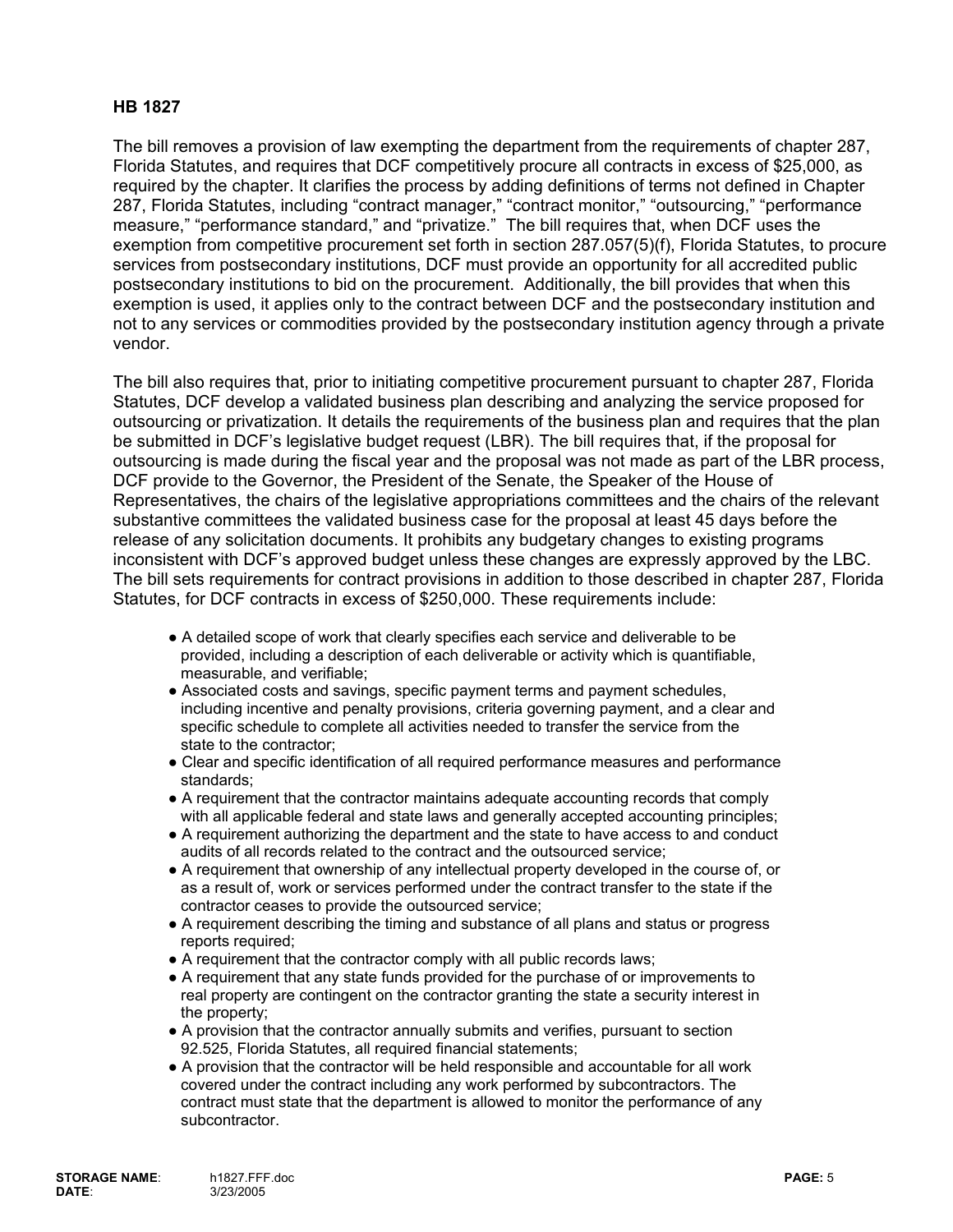For contracts exceeding \$250,000 in value, DCF is required to obtain the approval of the Executive Office of the Governor (EOG) for amendments increasing the value of the contract by certain specified amounts that are determined by the value of the contract, or extending the term of the contract by one year or more. The department is required to notify the chairs of the legislative appropriations committees at the time of requesting approval for such an amendment, and the Governor is required to withhold approval for 14 days after receiving such a request. If the chair of the appropriations committee of either house of the Legislature objects to the amendment within the 14-day period, the Governor may either disapprove the request or submit it to the Administration Commission. If the Administration Commission approves the request by a 2/3 vote of the members present, with the Governor voting in the affirmative, the department may proceed with the procurement. Amendments which result from legislative direction including the General Appropriations Act and the federal appropriations act are exempted from the approval requirements.

For contracts exceeding \$250,000, the bill requires the department and the Department of Management Services (DMS) to develop contract templates and guidelines. It requires DCF to verify the performance of contractors prior to the renewal of a contract in excess of \$250,000 and to explain any differences between the required performance and the actual performance of the contractor. It requires that, when the value of a contract exceeds \$1 million, at least one of the DCF negotiators be a certified contract negotiator. The bill sets forth the requirements and processes for contract managers and contract monitors, including a requirement that contract monitoring units be staffed by career service employees. It requires DCF to make available electronically to the Legislature all documents associated with the department's procurement and contracting functions.

Finally, the bill directs OPPAGA to conduct two reviews of the contract management and accountability structures of DCF and to report its findings to the Legislature by February 1, 2006 and February 1, 2007. The bill amends section 409.1671, Florida Statutes, to conform definitions, replacing the word "privatize" with "outsource" throughout. It preserves the requirement that systems and controls be implemented to ensure financial integrity and service provision quality in the Medicaid waiver service system, amending section 402.73, Florida Statutes, to change the name of the agency responsible for meeting that requirement from DCF to the Agency for Persons with Disabilities.

C. SECTION DIRECTORY:

**Section 1.** Creates an unnumbered section of Florida Statutes, relating to contract management and contract monitoring of contracts with external service providers by the Department of Children and Family Services.

**Section 2.** Amends section 402.73, Florida Statutes, relating to contracting and performance standards.

 **Section 3.** Amends section 409.1671, Florida Statutes, relating to foster care and related services.

**Section 4.** Provides for reviews and reports by the Office of Program Policy Analysis and Government Accountability.

 **Section 5.** Repeals section 402.72, Florida Statutes.

**Section 6.** Provides an effective date of July 1, 2005.

#### **II. FISCAL ANALYSIS & ECONOMIC IMPACT STATEMENT**

- A. FISCAL IMPACT ON STATE GOVERNMENT:
	- 1. Revenues: